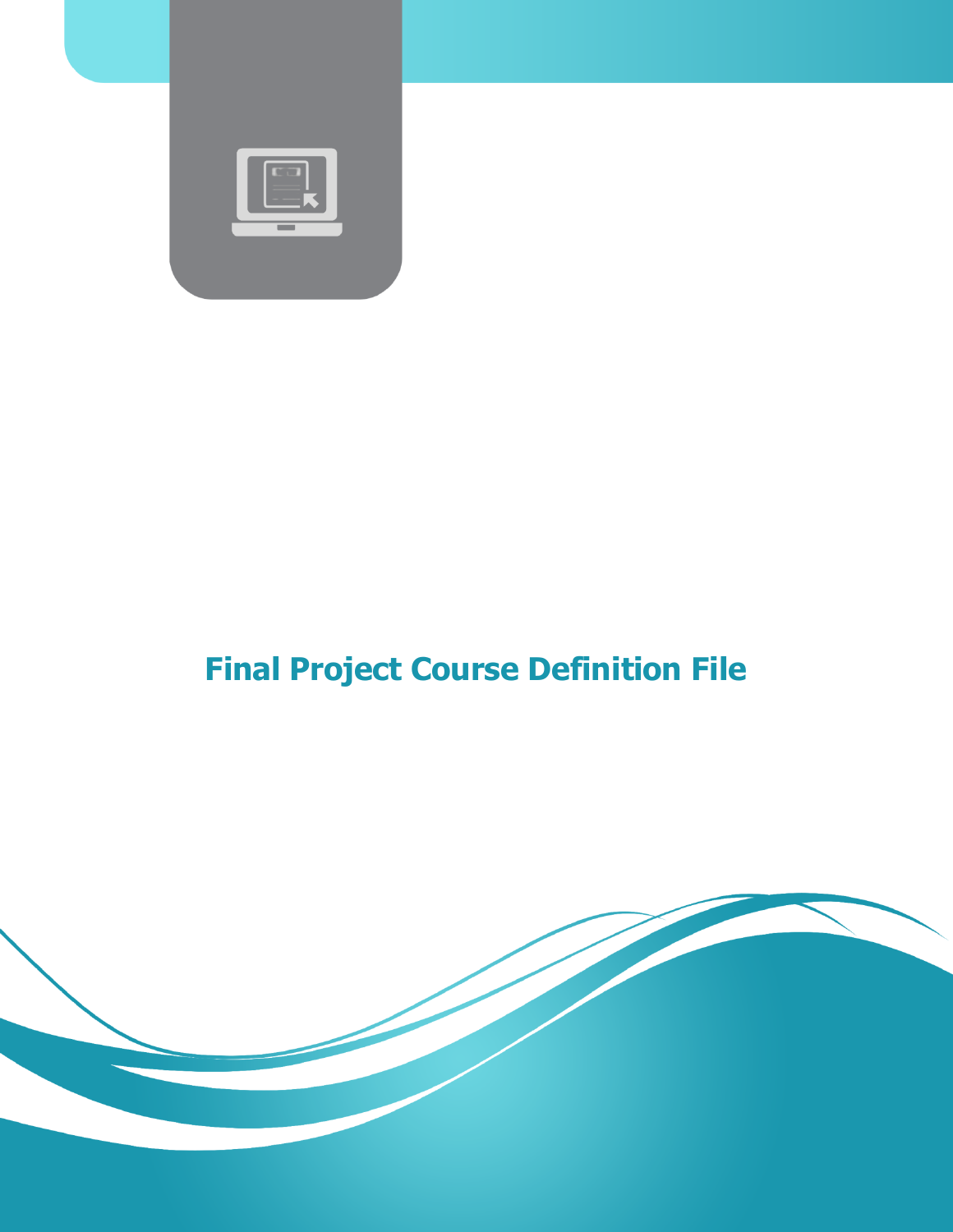| <b>Syrian Arab Republic</b>         |                                                                | الجمهورية العربية السورية  |
|-------------------------------------|----------------------------------------------------------------|----------------------------|
| <b>Ministry of Higher Education</b> |                                                                | وزارة التعليـم العـالـ     |
| <b>Syrian Virtual University</b>    | الجامعة الإفتراضية السورية<br><b>SYRIAN VIRTUAL UNIVERSITY</b> | الحامعة الافتراضية السورية |

#### **1. Basic Information:**

| <b>Course Name</b>                           | <b>Final Project</b> |
|----------------------------------------------|----------------------|
| <b>Course ID</b>                             | <b>IPI405</b>        |
| <b>Contact Hours (Registered Sessions)</b>   | 18                   |
| <b>Contact Hours (Synchronized Sessions)</b> | 18                   |
| <b>Mid Term Exam</b>                         | <b>NO</b>            |
| <b>Exam</b>                                  | $\overline{2}$       |
| <b>Registered Sessions Work Load</b>         | 36                   |
| <b>Synchronized Session Work Load</b>        | 18                   |
| <b>Credit Hours</b>                          | 4                    |

#### **2. Pre-Requisites:**

| Course                      |               |  |
|-----------------------------|---------------|--|
| <b>Software Engineering</b> | <b>ISE301</b> |  |

#### **3. Course General Objectives:**

Students in this course have to build a real software product applying their acquired skills in the program. Students learn in this course how to write a technical report and how to inert citations, as well as how to make a professional presentation for the project committee.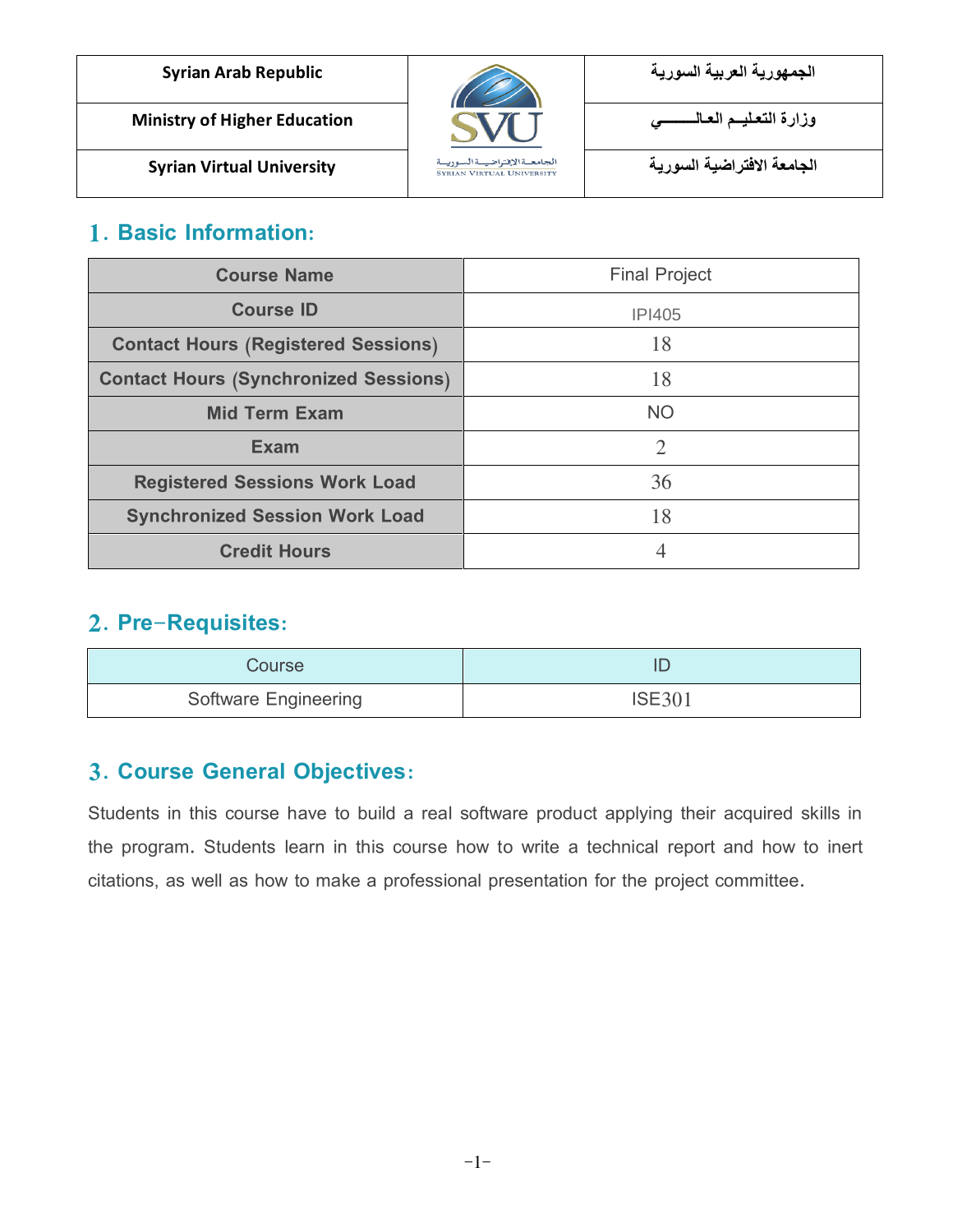**الجامعة االفتراضية السورية University Virtual Syrian**



**الجمهورية العربية السورية Republic Arab Syrian**

### **4. Intended Learning Outcomes (ILO):**

| Learning<br><b>Outcomes codes</b> | <b>Learning Outcomes</b>                     |  |
|-----------------------------------|----------------------------------------------|--|
| LO1                               | Understand final project basics.             |  |
| LO <sub>2</sub>                   | Learn how to write project requirements.     |  |
| LO <sub>3</sub>                   | Learn how to write project proposal.         |  |
| L <sub>O</sub> 4                  | Learn how to write literature study.         |  |
| LO <sub>5</sub>                   | Review software analysis tools.              |  |
| LO <sub>6</sub>                   | Review software design tools.                |  |
| LO <sub>7</sub>                   | Learn important implementation skills.       |  |
| LO <sub>8</sub>                   | Learn writing technical reports skills.      |  |
| <b>LO9</b>                        | Learn how to write citations and references. |  |
| <b>LO10</b>                       | Learn presentations skills.                  |  |
| LO11                              | Learn advanced topics in Word.               |  |

#### **5. Course Content**

| LO                                                     | <b>Course Syllabus</b> | <b>Recorded</b> | <b>Synchronize</b> | <b>Type</b>        | <b>Additional Notes</b> |  |
|--------------------------------------------------------|------------------------|-----------------|--------------------|--------------------|-------------------------|--|
|                                                        |                        | <b>Sessions</b> | d Sessions         |                    |                         |  |
|                                                        |                        |                 |                    | <b>Exercises</b>   |                         |  |
| Understand final<br>LO <sub>1</sub><br>project basics. | $\overline{2}$         | $\overline{2}$  | Assignments<br>図   | Visual Studio 2013 |                         |  |
|                                                        |                        |                 | <b>Seminars</b>    |                    |                         |  |
|                                                        |                        |                 |                    | Projects           |                         |  |
|                                                        |                        |                 |                    | <b>Practices</b>   |                         |  |
|                                                        |                        |                 |                    | <b>Others</b>      |                         |  |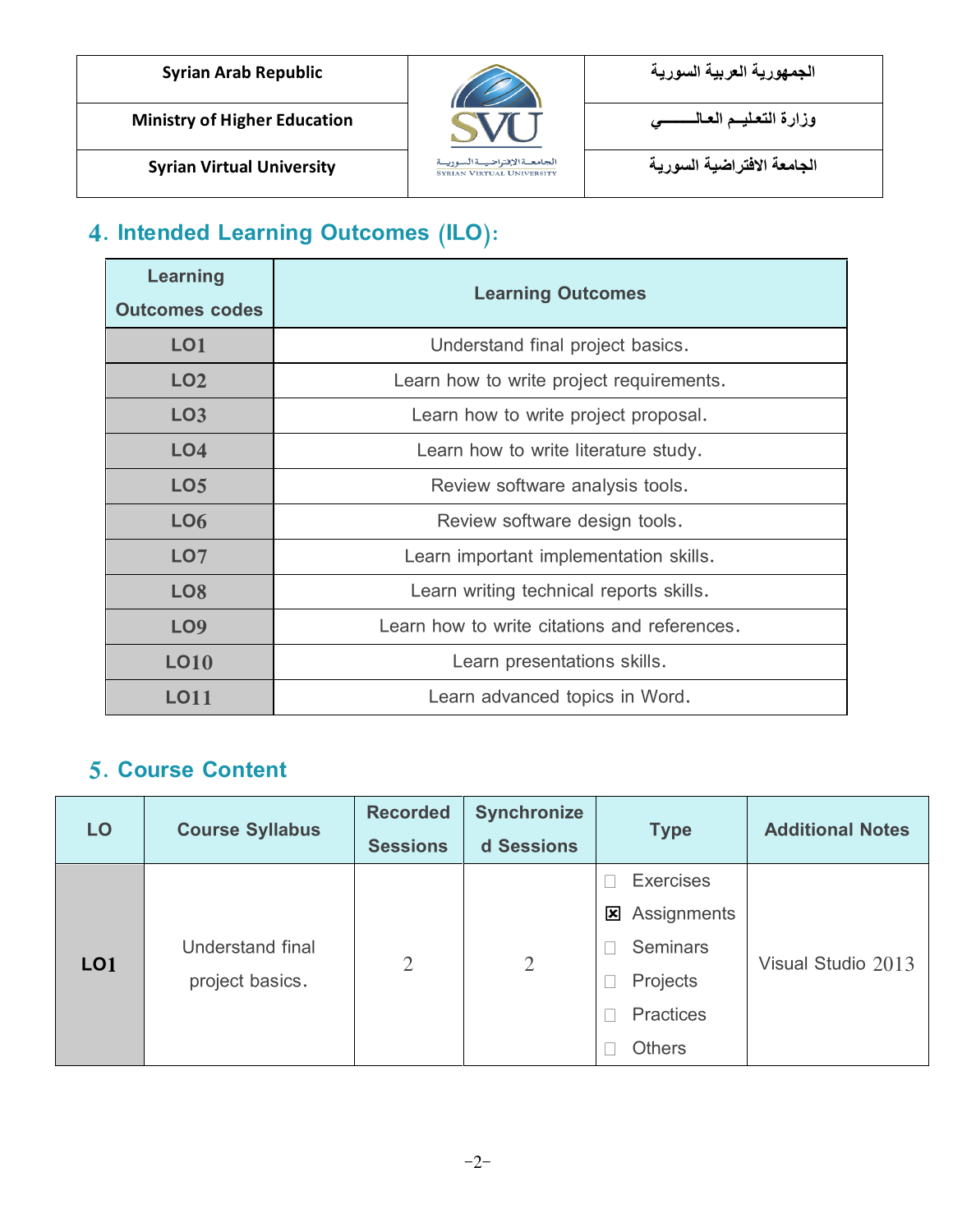

| LO <sub>2</sub>                    | Learn how to write<br>project requirements.                                        | $\overline{2}$                   | $\overline{2}$                   | <b>Exercises</b><br>$\mathbf{I}$<br>Assignments<br>⊠<br><b>Seminars</b><br>Projects<br>Practices<br>図<br><b>Others</b>                                                     | Visual Studio 2013                       |
|------------------------------------|------------------------------------------------------------------------------------|----------------------------------|----------------------------------|----------------------------------------------------------------------------------------------------------------------------------------------------------------------------|------------------------------------------|
| LO <sub>3</sub><br>LO <sub>4</sub> | Learn how to write<br>project proposal.<br>Learn how to write<br>literature study. | $\overline{2}$<br>$\overline{2}$ | $\overline{2}$<br>$\overline{2}$ | <b>Exercises</b><br>Assignments<br>図<br><b>Seminars</b><br>Projects<br>Practices<br>図<br>Others<br><b>Exercises</b><br><b>E</b> Assignments<br><b>Seminars</b><br>Projects | Visual Studio 2013<br>Visual Studio 2013 |
|                                    |                                                                                    |                                  |                                  | Practices<br>図<br><b>Others</b>                                                                                                                                            |                                          |
| LO <sub>5</sub>                    | Review software<br>analysis tools.                                                 | $\mathfrak{2}$                   | $\overline{2}$                   | <b>Exercises</b><br>図<br>Assignments<br>⊠<br><b>Seminars</b><br>Projects<br><b>E</b> Practices<br><b>Others</b>                                                            | Visual Studio 2013                       |
| LO <sub>6</sub>                    | Review software<br>design tools.                                                   | $\overline{2}$                   | $\overline{2}$                   | <b>Exercises</b><br><b>E</b> Assignments<br>Seminars<br>Ш                                                                                                                  | Visual Studio 2013                       |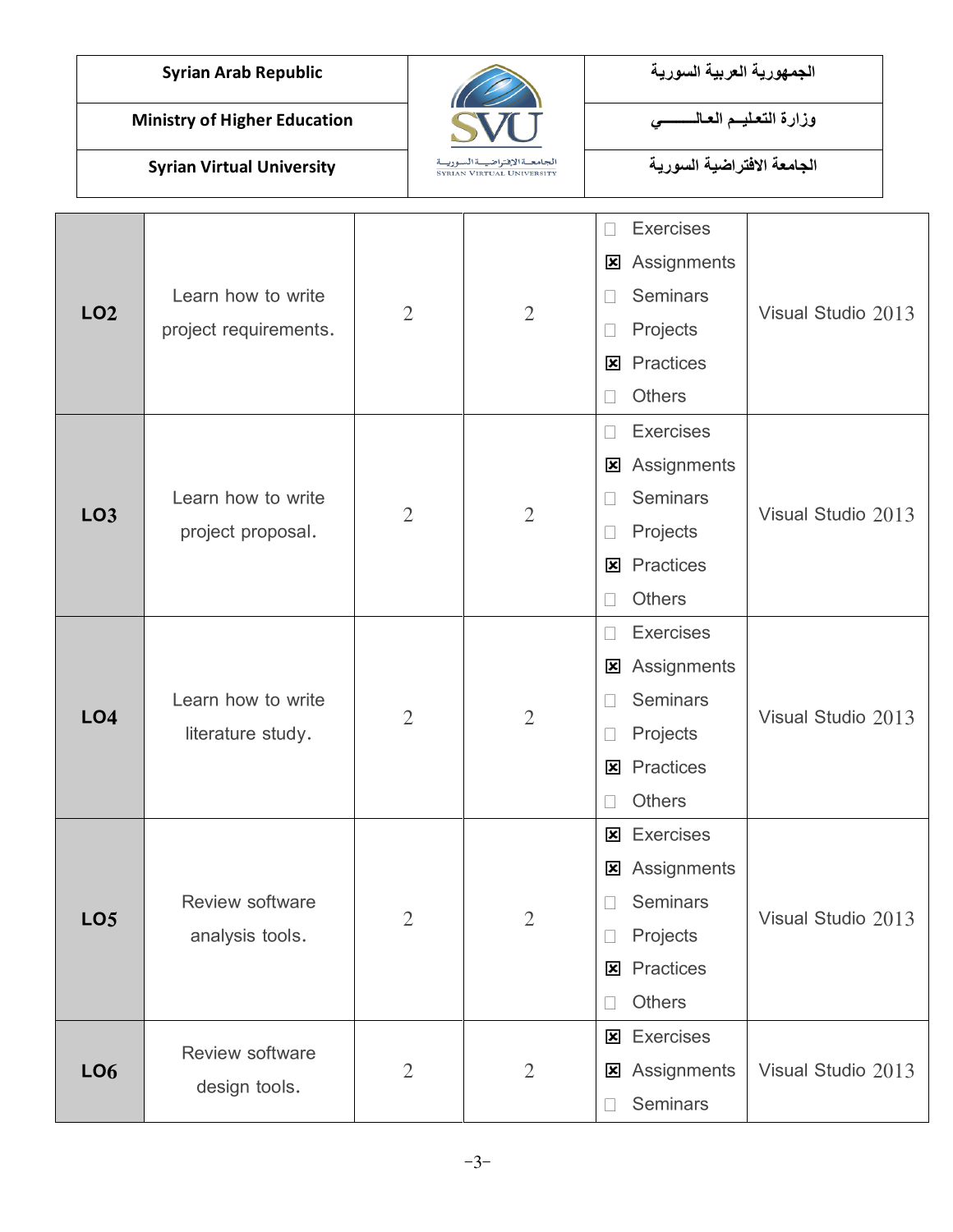

| Projects<br>Practices<br>図<br><b>Others</b><br><b>Exercises</b><br>図<br>Assignments<br>⊠<br><b>Seminars</b><br>Learn important<br>Visual Studio 2013<br>LO <sub>7</sub><br>$\overline{2}$<br>$\overline{2}$<br>implementation skills.<br>Projects<br>u<br>Practices<br>図<br><b>Others</b><br><b>Exercises</b><br>図<br>Assignments<br>図<br><b>Seminars</b><br>Learn writing technical<br>Ш<br>Visual Studio 2013<br>LO <sub>8</sub><br>$\mathbf{1}$<br>$\mathbf{1}$<br>reports skills.<br>Projects<br>Practices<br>図 |
|---------------------------------------------------------------------------------------------------------------------------------------------------------------------------------------------------------------------------------------------------------------------------------------------------------------------------------------------------------------------------------------------------------------------------------------------------------------------------------------------------------------------|
|                                                                                                                                                                                                                                                                                                                                                                                                                                                                                                                     |
|                                                                                                                                                                                                                                                                                                                                                                                                                                                                                                                     |
|                                                                                                                                                                                                                                                                                                                                                                                                                                                                                                                     |
|                                                                                                                                                                                                                                                                                                                                                                                                                                                                                                                     |
|                                                                                                                                                                                                                                                                                                                                                                                                                                                                                                                     |
|                                                                                                                                                                                                                                                                                                                                                                                                                                                                                                                     |
|                                                                                                                                                                                                                                                                                                                                                                                                                                                                                                                     |
|                                                                                                                                                                                                                                                                                                                                                                                                                                                                                                                     |
|                                                                                                                                                                                                                                                                                                                                                                                                                                                                                                                     |
|                                                                                                                                                                                                                                                                                                                                                                                                                                                                                                                     |
|                                                                                                                                                                                                                                                                                                                                                                                                                                                                                                                     |
|                                                                                                                                                                                                                                                                                                                                                                                                                                                                                                                     |
|                                                                                                                                                                                                                                                                                                                                                                                                                                                                                                                     |
|                                                                                                                                                                                                                                                                                                                                                                                                                                                                                                                     |
| <b>Others</b>                                                                                                                                                                                                                                                                                                                                                                                                                                                                                                       |
| <b>Exercises</b><br>$\mathbf{x}$                                                                                                                                                                                                                                                                                                                                                                                                                                                                                    |
| Assignments<br>図                                                                                                                                                                                                                                                                                                                                                                                                                                                                                                    |
| Learn how to write<br><b>Seminars</b>                                                                                                                                                                                                                                                                                                                                                                                                                                                                               |
| Visual Studio 2013<br><b>LO9</b><br>citations and<br>$\mathbf{1}$<br>$\mathbf{1}$<br>Projects                                                                                                                                                                                                                                                                                                                                                                                                                       |
| references.<br>Practices<br>⊠                                                                                                                                                                                                                                                                                                                                                                                                                                                                                       |
| Others<br>$\Box$                                                                                                                                                                                                                                                                                                                                                                                                                                                                                                    |
|                                                                                                                                                                                                                                                                                                                                                                                                                                                                                                                     |
| <b>x</b> Exercises                                                                                                                                                                                                                                                                                                                                                                                                                                                                                                  |
| <b>x</b> Assignments                                                                                                                                                                                                                                                                                                                                                                                                                                                                                                |
| Learn presentations<br><b>Seminars</b>                                                                                                                                                                                                                                                                                                                                                                                                                                                                              |
| LO10<br>Visual Studio 2013<br>$\mathbf{1}$<br>1<br>skills.<br>Projects                                                                                                                                                                                                                                                                                                                                                                                                                                              |
| <b>x</b> Practices                                                                                                                                                                                                                                                                                                                                                                                                                                                                                                  |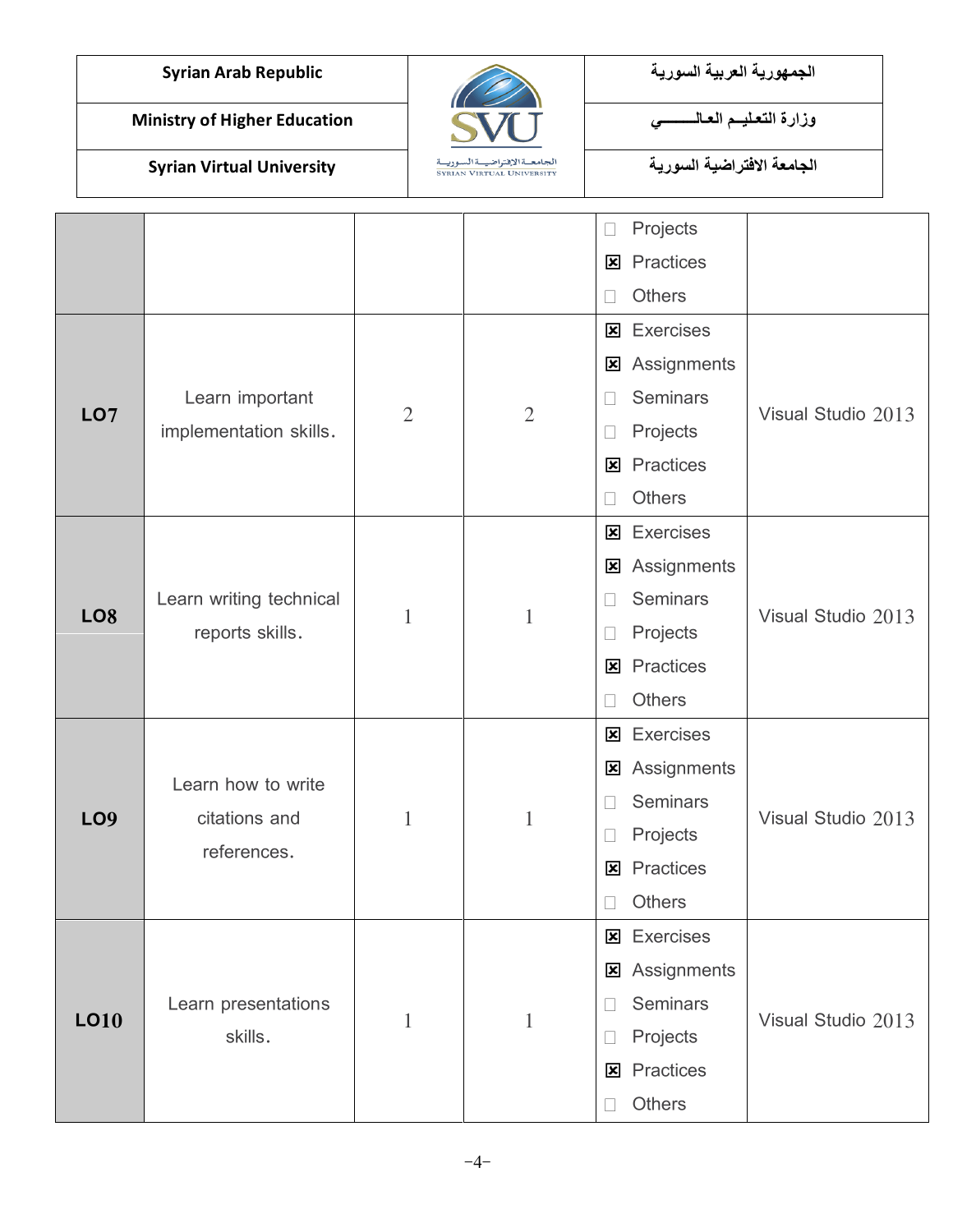| <b>Syrian Arab Republic</b> |                                                                                                    |                                     | الجمهورية العربية السورية  |                                                                                                                        |                    |  |
|-----------------------------|----------------------------------------------------------------------------------------------------|-------------------------------------|----------------------------|------------------------------------------------------------------------------------------------------------------------|--------------------|--|
|                             |                                                                                                    | <b>Ministry of Higher Education</b> |                            | وزارة التعليم العالمسسى                                                                                                |                    |  |
|                             | الجامعة الإفتراضية السورية<br><b>Syrian Virtual University</b><br><b>SYRIAN VIRTUAL UNIVERSITY</b> |                                     | الجامعة الافتراضية السورية |                                                                                                                        |                    |  |
|                             | <b>LO11</b>                                                                                        | Learn advanced topics<br>in Word.   |                            | <b>Exercises</b><br>$\mathbf x$<br>図<br>Assignments<br><b>Seminars</b><br>Projects<br><b>Practices</b><br>$\mathbf{x}$ | Visual Studio 2013 |  |
|                             |                                                                                                    |                                     |                            | <b>Others</b>                                                                                                          |                    |  |

## **6. Assessment Criteria (Related to ILOs)**

|                   |                  | <b>Assessment Type</b>                                            |                 |              |                                                                           |                |
|-------------------|------------------|-------------------------------------------------------------------|-----------------|--------------|---------------------------------------------------------------------------|----------------|
| LO<br><b>Code</b> | LO               | <b>Interactive</b><br><b>Synchronized</b><br><b>Collaboration</b> | <b>Practice</b> | <b>Exams</b> | <b>Presentations</b><br>And Face-to-<br><b>Face</b><br><b>Assessments</b> | <b>Reports</b> |
|                   | Understand       |                                                                   |                 |              |                                                                           |                |
| <b>LO1</b>        | project<br>final | $\times$                                                          |                 |              |                                                                           |                |
|                   | basics.          |                                                                   |                 |              |                                                                           |                |
|                   | Learn how to     |                                                                   |                 |              |                                                                           |                |
| LO <sub>2</sub>   | project<br>write | $\times$                                                          |                 |              |                                                                           | $\sf X$        |
|                   | requirements.    |                                                                   |                 |              |                                                                           |                |
|                   | Learn how to     |                                                                   |                 |              |                                                                           |                |
| LO <sub>3</sub>   | write<br>project | $\times$                                                          |                 |              |                                                                           | X              |
|                   | proposal.        |                                                                   |                 |              |                                                                           |                |
|                   | Learn how to     |                                                                   |                 |              |                                                                           |                |
| L <sub>O</sub> 4  | write literature | X                                                                 | $\times$        |              |                                                                           | $\mathsf{X}$   |
|                   | study.           |                                                                   |                 |              |                                                                           |                |
| LO <sub>5</sub>   | <b>Review</b>    | X                                                                 | X               |              |                                                                           | $\times$       |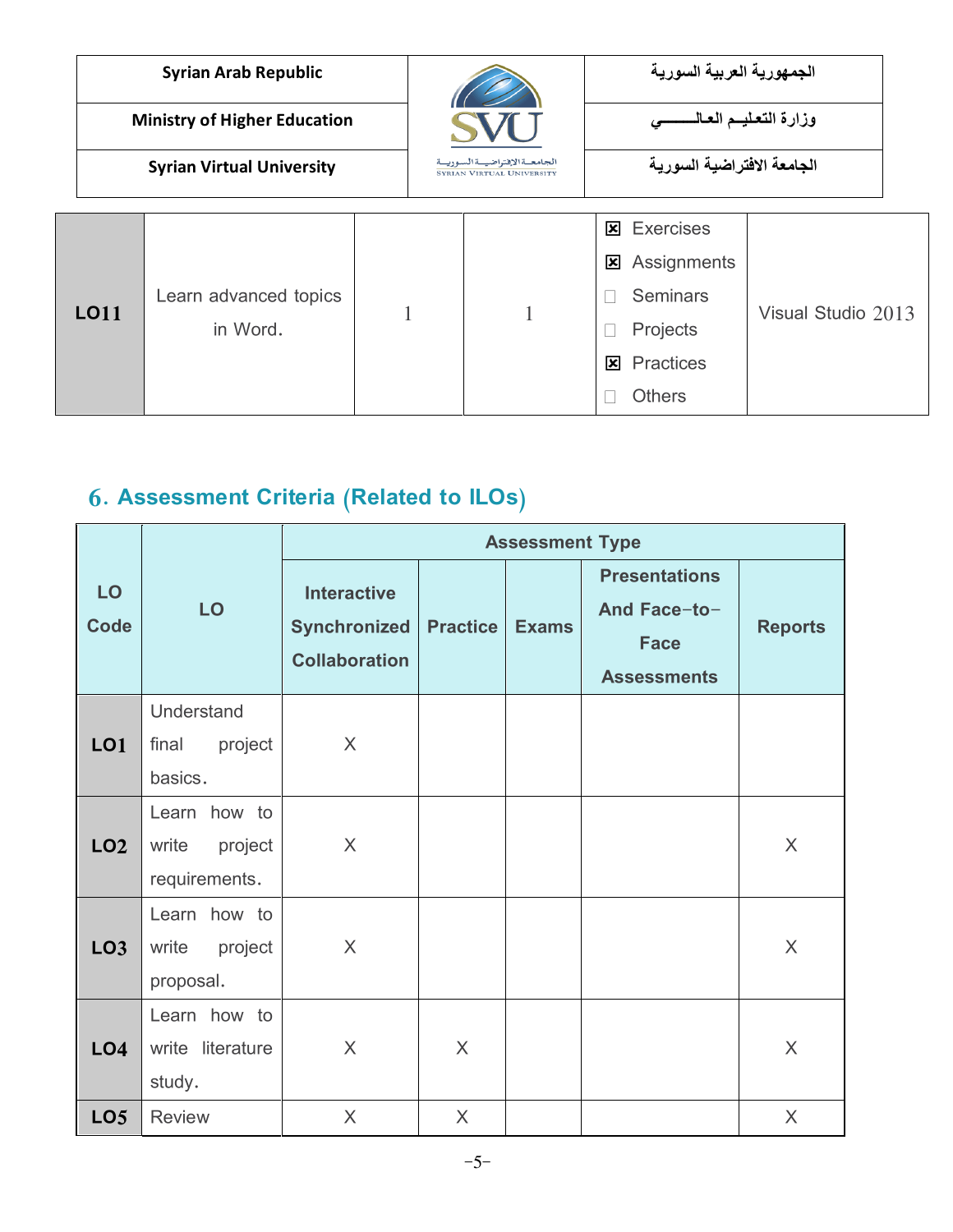

**الجمهورية العربية السورية Republic Arab Syrian**

**الجامعة االفتراضية السورية University Virtual Syrian**

| software           |                           |                                    |                                 |             |              |
|--------------------|---------------------------|------------------------------------|---------------------------------|-------------|--------------|
| analysis tools.    |                           |                                    |                                 |             |              |
| <b>Review</b>      |                           |                                    |                                 |             |              |
| software           | $\times$                  | $\mathsf{X}$                       |                                 |             |              |
| design tools.      |                           |                                    |                                 |             |              |
| Learn              |                           |                                    |                                 |             |              |
| important          |                           |                                    |                                 |             |              |
| implementation     |                           |                                    |                                 |             |              |
| skills.            |                           |                                    |                                 |             |              |
| writing<br>Learn   |                           |                                    |                                 |             |              |
| technical          | $\mathsf X$               | $\times$                           |                                 |             | $\mathsf{X}$ |
| reports skills.    |                           |                                    |                                 |             |              |
| Learn how to       |                           |                                    |                                 |             |              |
| write<br>citations |                           |                                    |                                 |             |              |
| and                |                           |                                    |                                 |             | $\mathsf{X}$ |
| references.        |                           |                                    |                                 |             |              |
| Learn              |                           |                                    |                                 |             |              |
| presentations      | $\boldsymbol{\mathsf{X}}$ | $\times$                           |                                 | $\mathsf X$ |              |
| skills.            |                           |                                    |                                 |             |              |
| Learn              |                           |                                    |                                 |             |              |
| advanced           |                           |                                    |                                 |             |              |
| topics<br>in       |                           |                                    |                                 |             | $\mathsf{X}$ |
| Word.              |                           |                                    |                                 |             |              |
|                    |                           | $\mathsf X$<br>$\times$<br>$\sf X$ | $\sf X$<br>$\times$<br>$\times$ |             | $\mathsf X$  |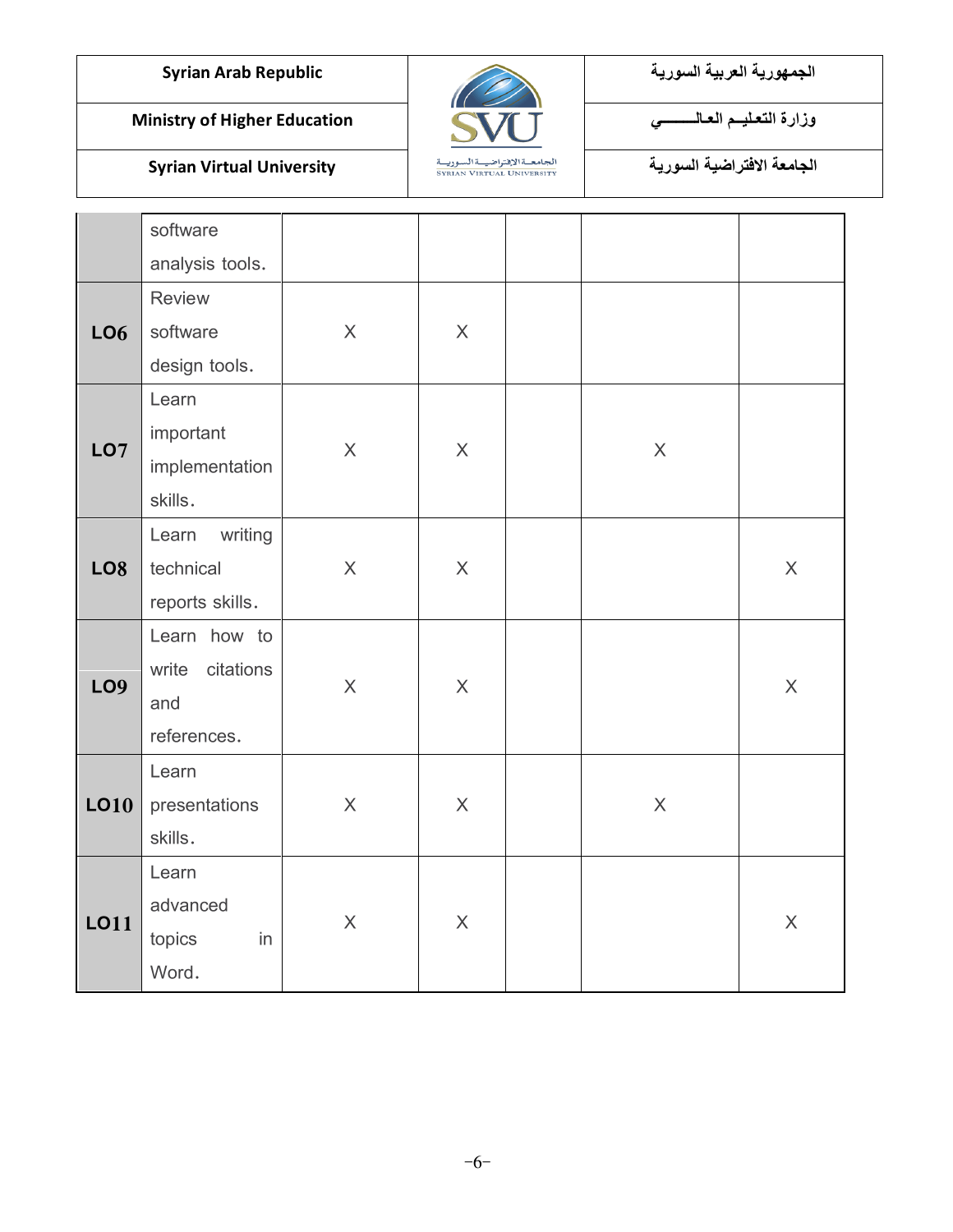

**الجامعة االفتراضية السورية University Virtual Syrian**



### **7. Course Syllabus (18 hours of total synchronized sessions)**

| <b>Chapter</b>                     | <b>Contents</b>                                                                                                                                                              |                                                                                                                                                                                                                     |  |  |  |
|------------------------------------|------------------------------------------------------------------------------------------------------------------------------------------------------------------------------|---------------------------------------------------------------------------------------------------------------------------------------------------------------------------------------------------------------------|--|--|--|
| (1)<br><b>Final project basics</b> | Final project                                                                                                                                                                | Final project objectives<br>$\bullet$<br>Final project phases<br>The supervisor<br>$\bullet$                                                                                                                        |  |  |  |
|                                    | Choosing the project                                                                                                                                                         | Choosing<br>the<br>project<br>$\bullet$<br>steps<br>Finding a problem<br>$\bullet$<br>Team work<br>Find the title                                                                                                   |  |  |  |
|                                    | Choosing the team work                                                                                                                                                       | How to choose the team<br>$\bullet$<br>work                                                                                                                                                                         |  |  |  |
| (2)<br><b>Requirements</b>         | Requirements identification                                                                                                                                                  | Project life cycle<br>$\bullet$<br>Requirements<br>$\bullet$<br>identification steps<br><b>Functional Requirements</b><br>$\bullet$<br>Nonfunctional<br>$\bullet$<br>Requirements<br>Requirements test<br>$\bullet$ |  |  |  |
|                                    | Example                                                                                                                                                                      | Example<br>$\bullet$                                                                                                                                                                                                |  |  |  |
| (3)<br><b>Project Proposal</b>     | Cover page<br>The title<br><b>Table of Contents</b><br>Writing the project proposal<br><b>Project Aim</b><br>$\bullet$<br>Key words<br>$\bullet$<br>Objectives<br>Time table |                                                                                                                                                                                                                     |  |  |  |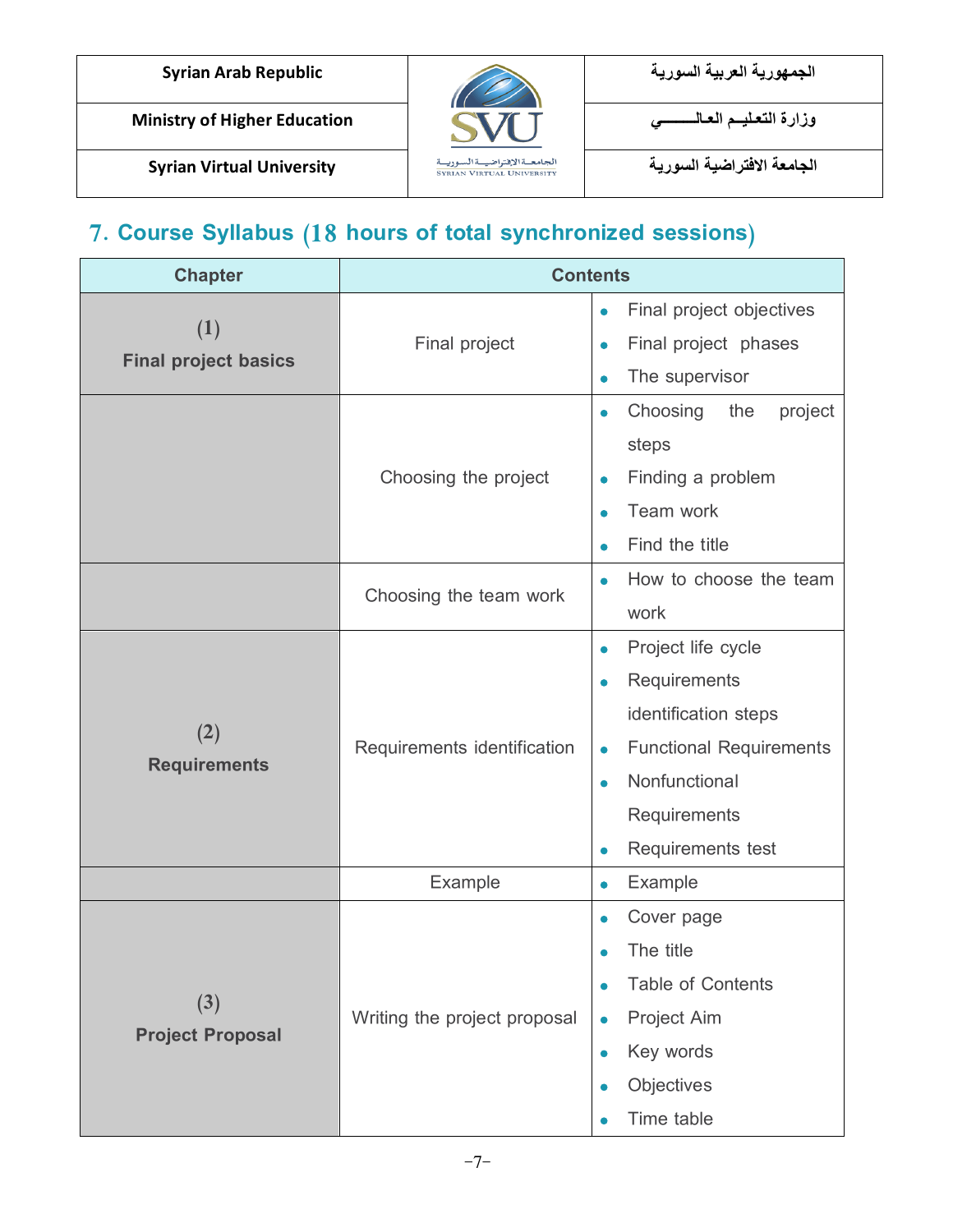**الجامعة االفتراضية السورية University Virtual Syrian**



**الجمهورية العربية السورية Republic Arab Syrian**

|                         |                             | <b>Tools</b>                                   |
|-------------------------|-----------------------------|------------------------------------------------|
|                         |                             | <b>Initial References</b>                      |
|                         | Example                     | Example<br>$\bullet$                           |
| (4)                     |                             | Literature<br>Study<br>$\bullet$               |
| <b>Literature Study</b> | <b>Literature Study</b>     | elements                                       |
| (5)                     | Analysis                    | Actors<br>$\bullet$                            |
| <b>Analysis</b>         |                             | <b>Use Cases</b><br>$\bullet$                  |
|                         | Example                     | <b>Example</b><br>$\bullet$                    |
| (6)                     | Conceptual Diagram          | Conceptual Diagram<br>$\bullet$                |
| <b>Design</b>           |                             | Sequence Diagram<br>$\bullet$                  |
|                         | <b>Classes Diagram</b>      | <b>Classes Diagram</b><br>$\bullet$            |
|                         | Database Diagrams           | <b>ERD</b><br>$\bullet$                        |
| (7) Implementation      | Web Pages                   | Web Pages Design hints<br>$\bullet$            |
|                         | <b>Windows Forms</b>        | Windows Forms Design<br>$\bullet$              |
|                         |                             | hints                                          |
| (8) The Report          | The Report                  | Report parts<br>$\bullet$                      |
|                         | How to write a technical    | <b>Technical report</b><br>$\bullet$           |
|                         | report                      |                                                |
| (9) References          | Plagiarism                  | Plagiarism<br>$\bullet$                        |
|                         | <b>Citations</b>            | How to write<br>citations<br>$\bullet$         |
|                         |                             | and references                                 |
| $(10)$ Presentation     | <b>Presentation content</b> | <b>Presentation content</b><br>$\bullet$       |
|                         | <b>Presentation skills</b>  | <b>Presentation skills</b><br>$\bullet$        |
|                         | Body language               | Body language<br>$\bullet$                     |
| $(11)$ Word Skills      | Table of Contents           | Table<br>Create<br>0f<br>$\bullet$<br>Contents |
|                         | Table of Figures            | Create Table of Figures<br>$\bullet$           |
|                         |                             |                                                |